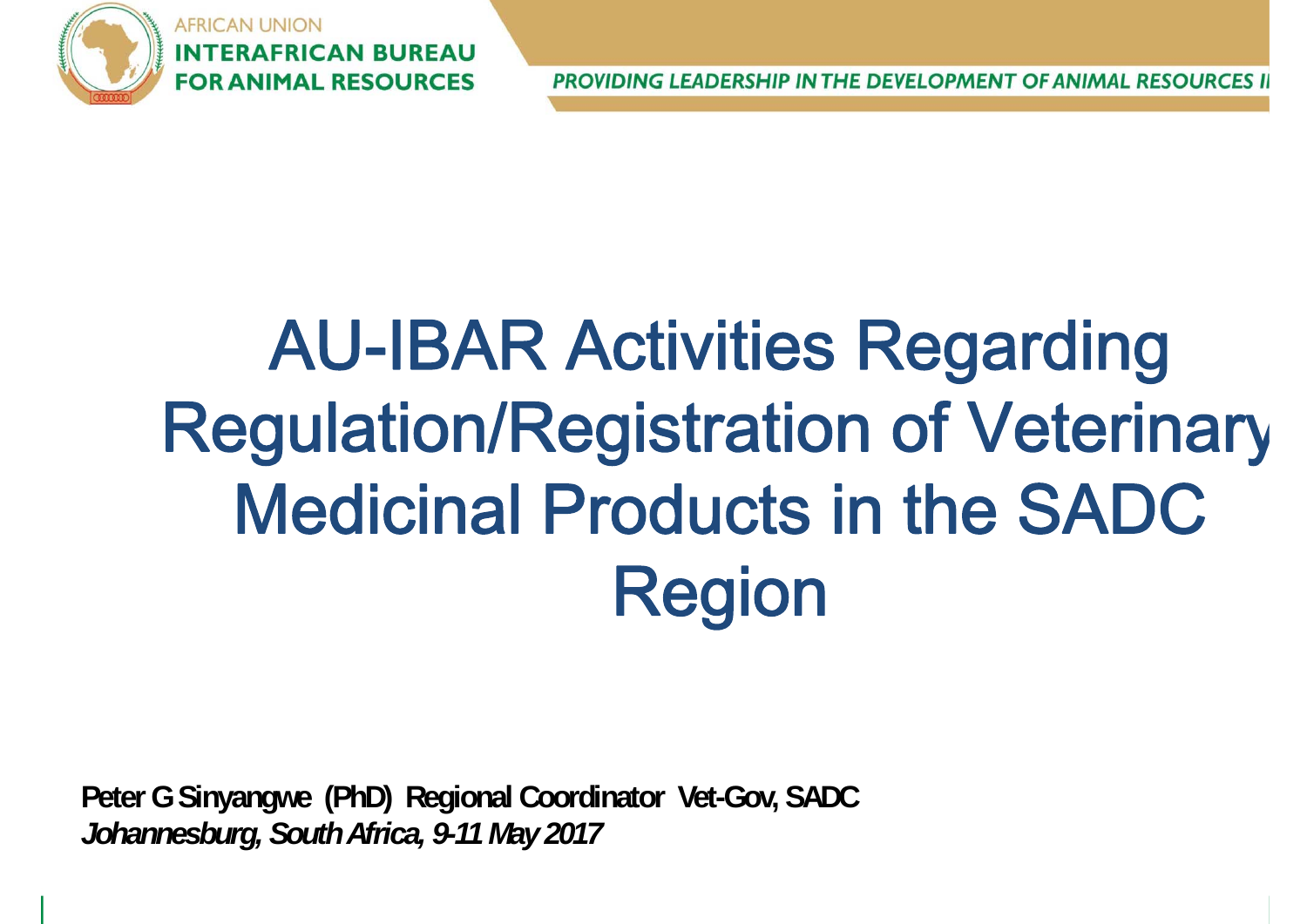

## **AU-IBARConcern on VMPs**

Effective legislation, regulation and enforcement is critically important to protect human health, animal health and the environment..

Veterinary Vaccines and drugs: Essential tools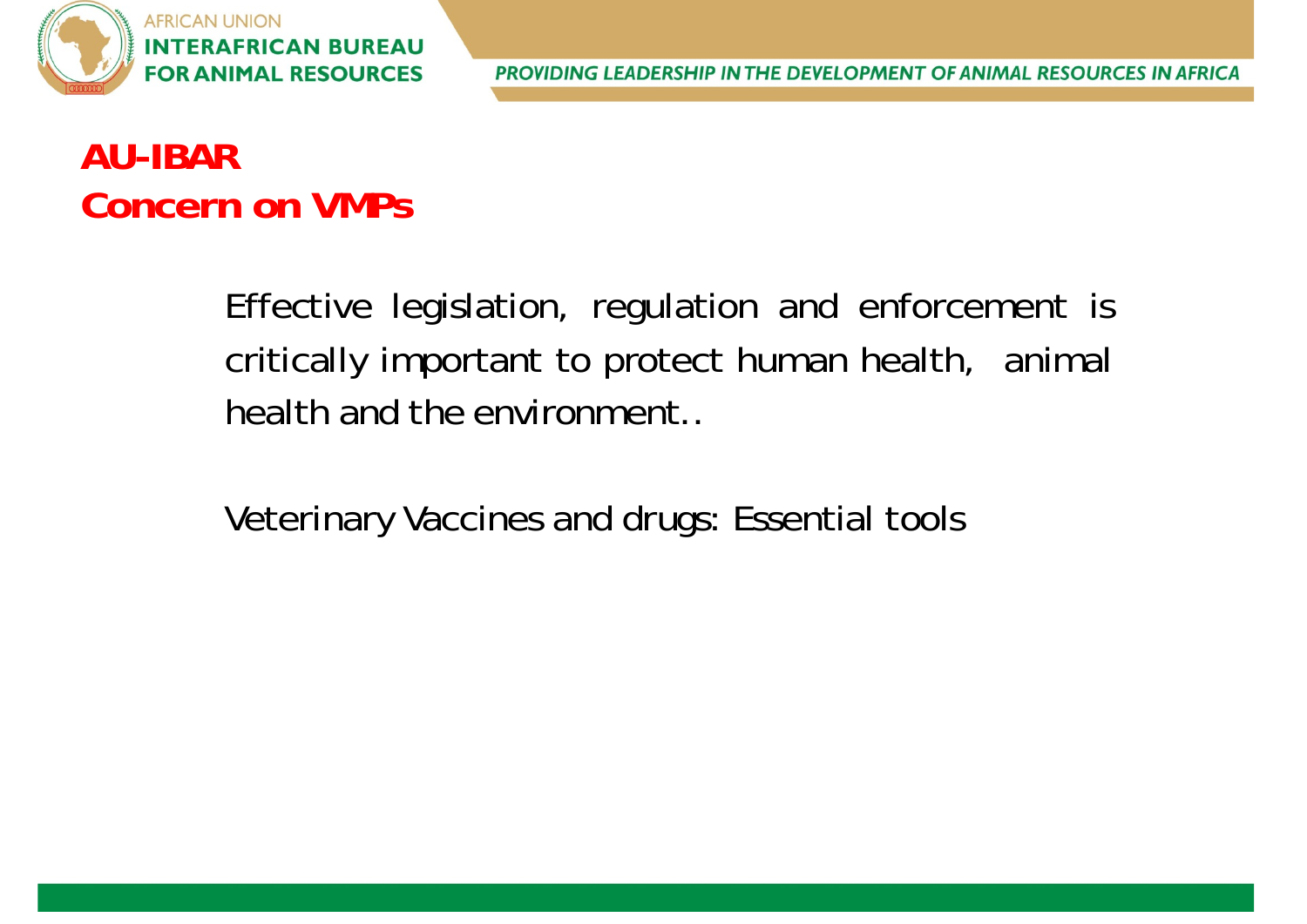

#### **The AU-IBAR's six interconnected and complementary strategic programmes**

- Reducing impact of transboundary animal diseases (TADs) and zoonoses on livelihoods and public health in Africa (*TADs and Zoonoses*);
- $\triangleright$  Promoting development of, and compliance with, standards and regulations (*Standards and Regulations*);
- Facilitating development of policies and institutional capacities for improved utilization of animal resources in Africa (*Policies and Capacity Building*).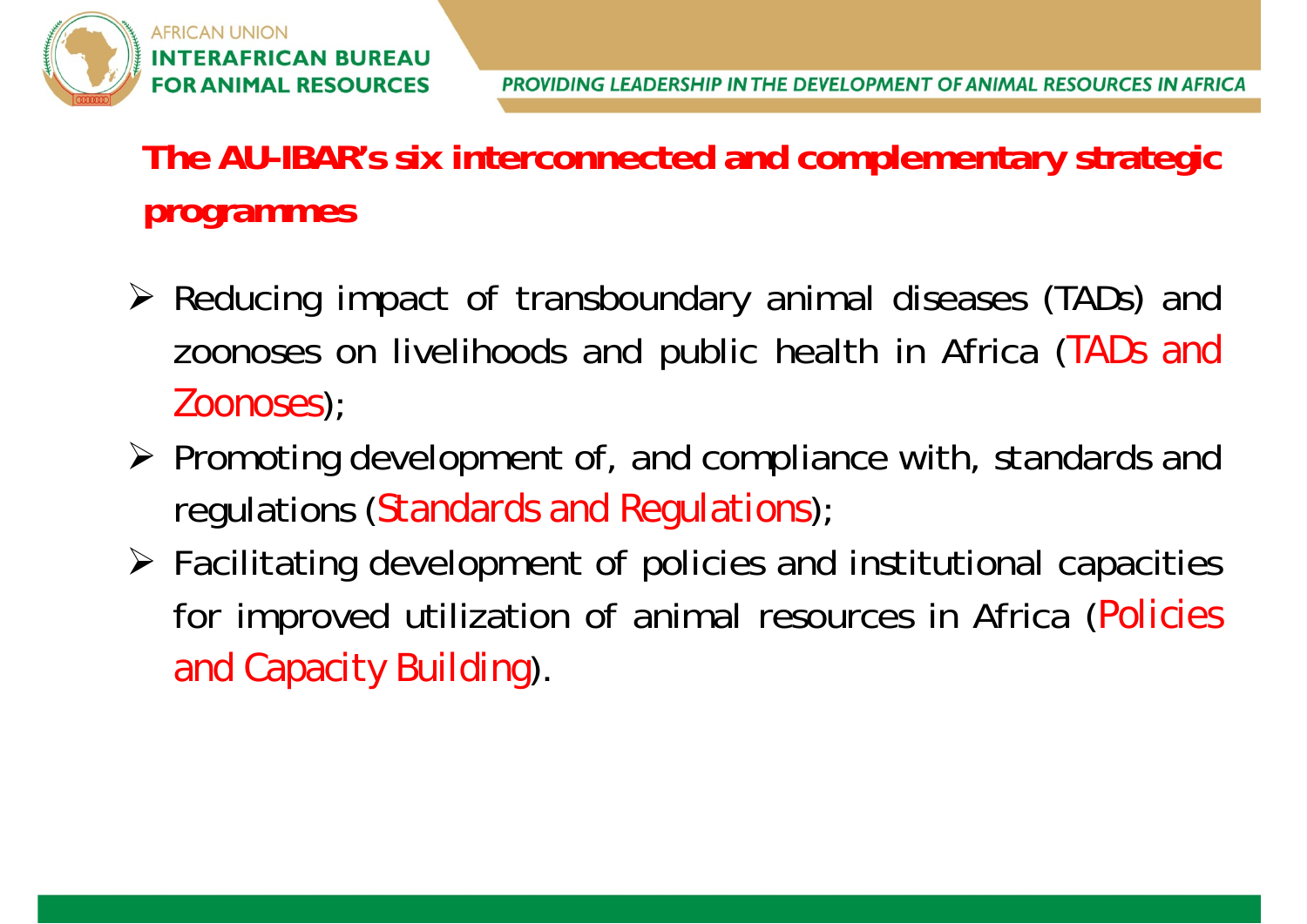

#### **Concerns**

- > Proliferation of counterfeits; sub-standard/ falsified products on the continent
- $\triangleright$  Suboptimal performance/poor therapeutic indices:
- Resistance (antimicrobial resistance (AMR), trypanocidals etc)
- $\triangleright$  Residues in animals and food

These Constitute serious threats to human and animalshealth from <sup>a</sup> National and Regional Perspective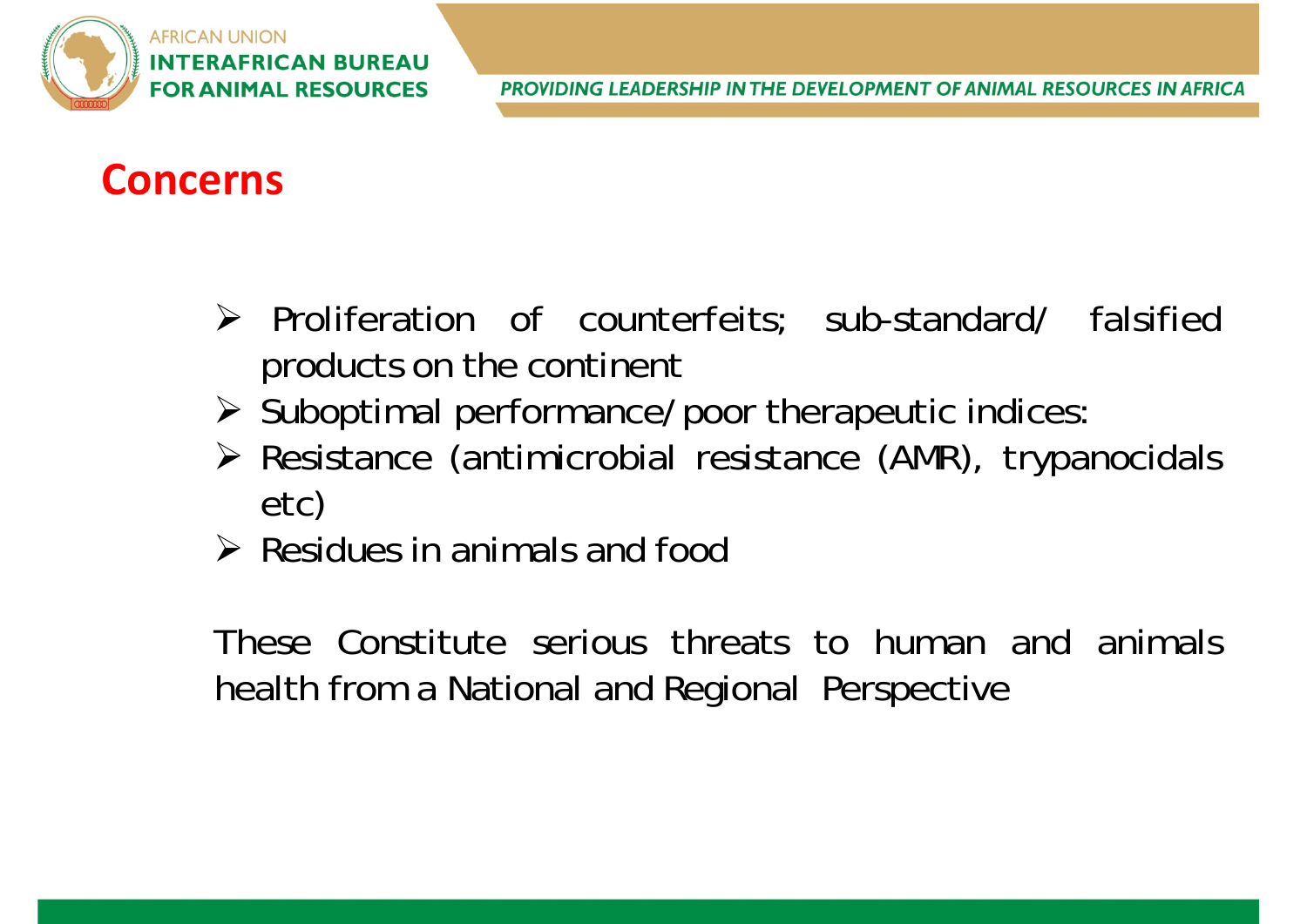## **Current Legislative & Regulatory environment for VMPs at Continental, Regional and National levels**

- $\triangleright$  National authorization- National authorities with varied capacities undertake registration and regulatory role; sometimes consider authorization results in third countries as applicable;
- $\triangleright$  In some MS regulation of VMPs and human medicines regulated by same authority
- $\triangleright$  Regional based approaches
	- Mutual Recognition of Procedures (MRP) **EAC model**
	- Centralised system- **WAEMU Model**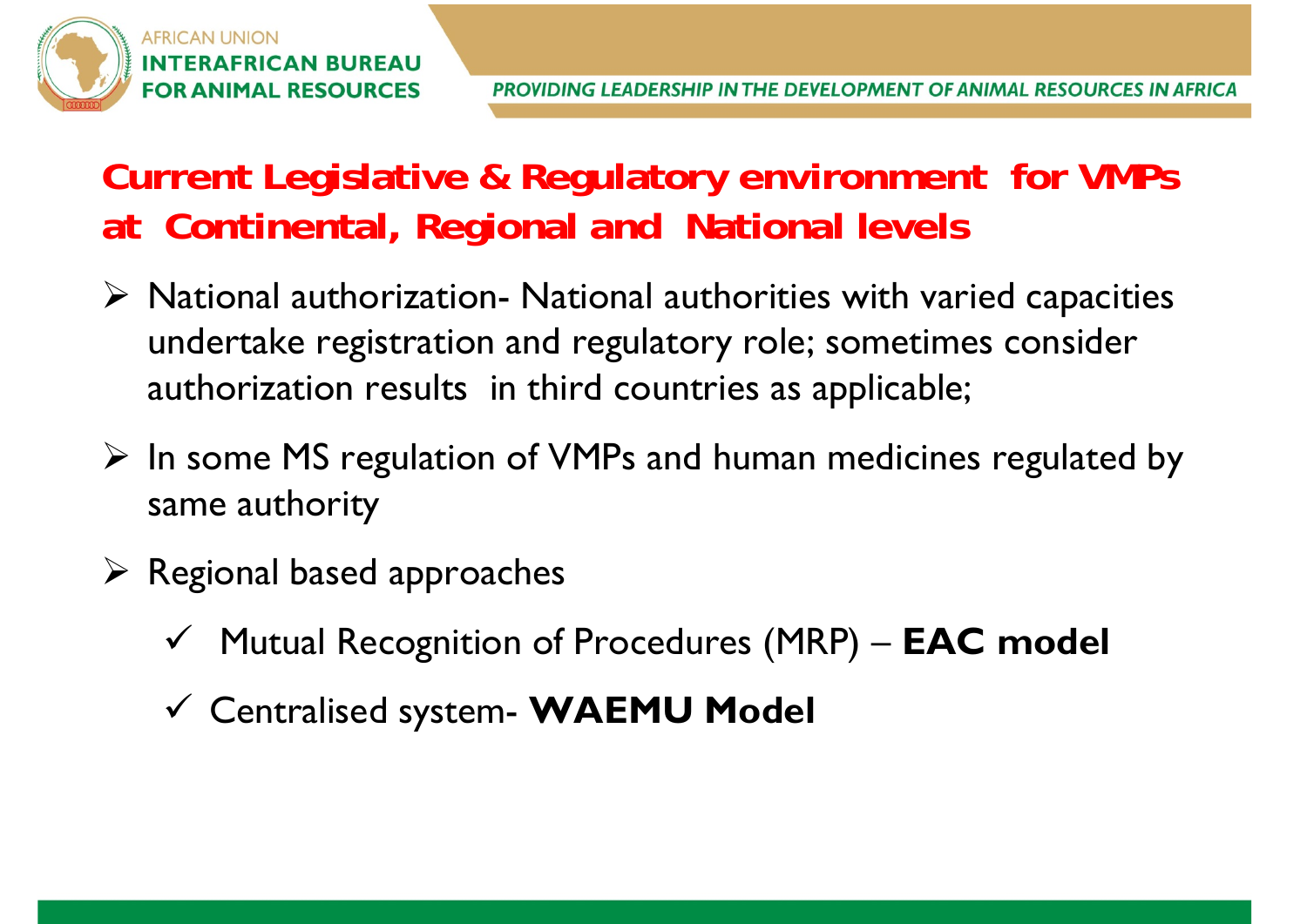#### **Current Legislative & Regulatory environment for VMPs at Continental, Regional and National levels**

- Limited capacity (various) to implement legislation;
- $\triangleright$  The diversity of procedures and practices for registration of veterinary Medicines;
- Weak laboratory capacities to undertake evaluations (quality control) of products to provide evidence and confidence for approvals by national regulatory authorities;
- $\triangleright$  Inadequate information sharing
- Limited number of Diagnostic, Quality control and Vaccine Centres of Excellence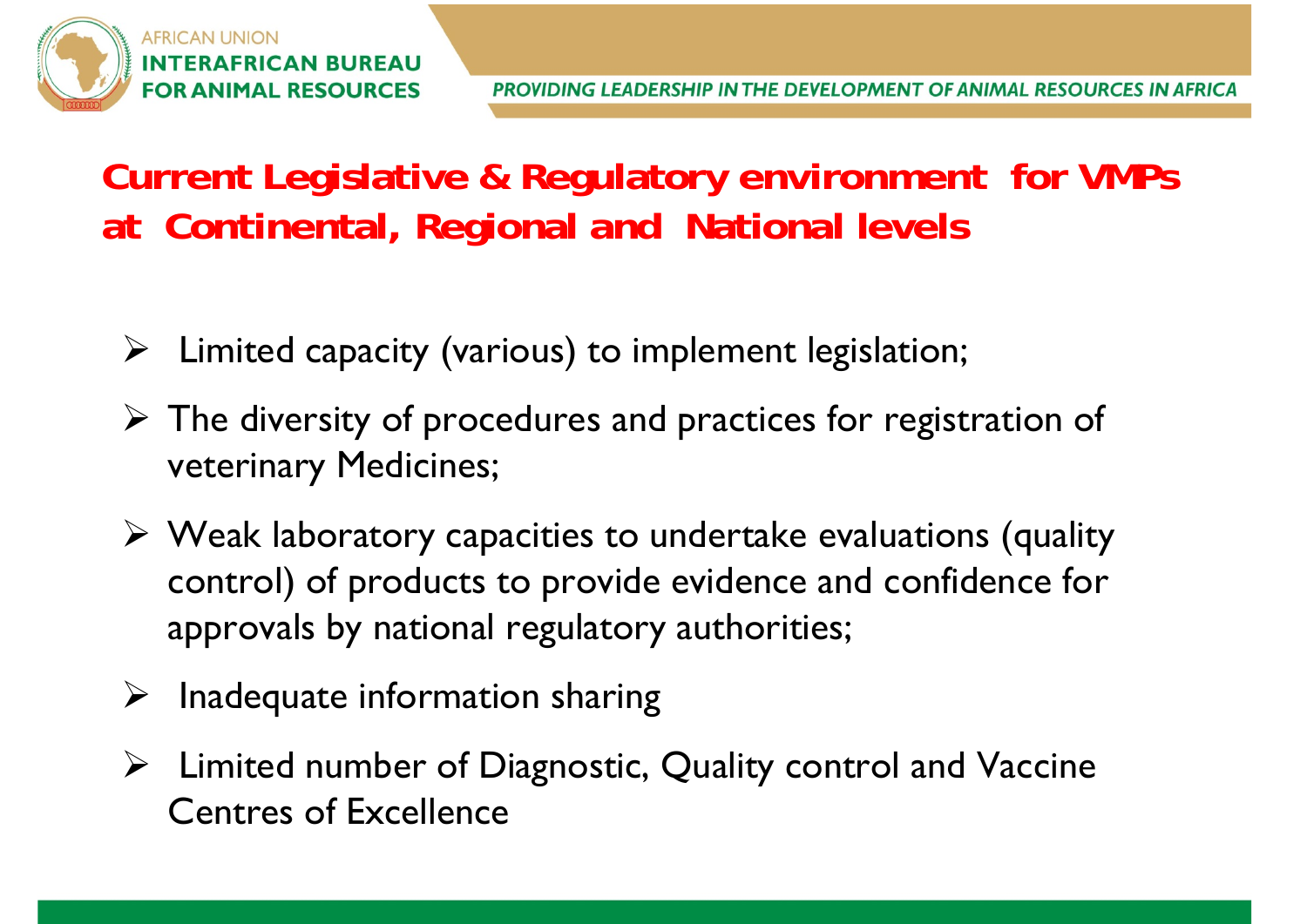#### **Current Legislative & Regulatory environment for VMPs at Continental, Regional and National levels**

- Differences in legal frameworks governing the **control of animal diseases in MS**
- $\triangleright$  Varied and sometimes outdated legislative and regulatory frameworks to guide:
	- $\checkmark$  Registration (safety, efficacy)
	- $\checkmark$  Quality control),
	- $\checkmark$  Distribution, and
	- $\checkmark$  Monitoring of products during their use in the field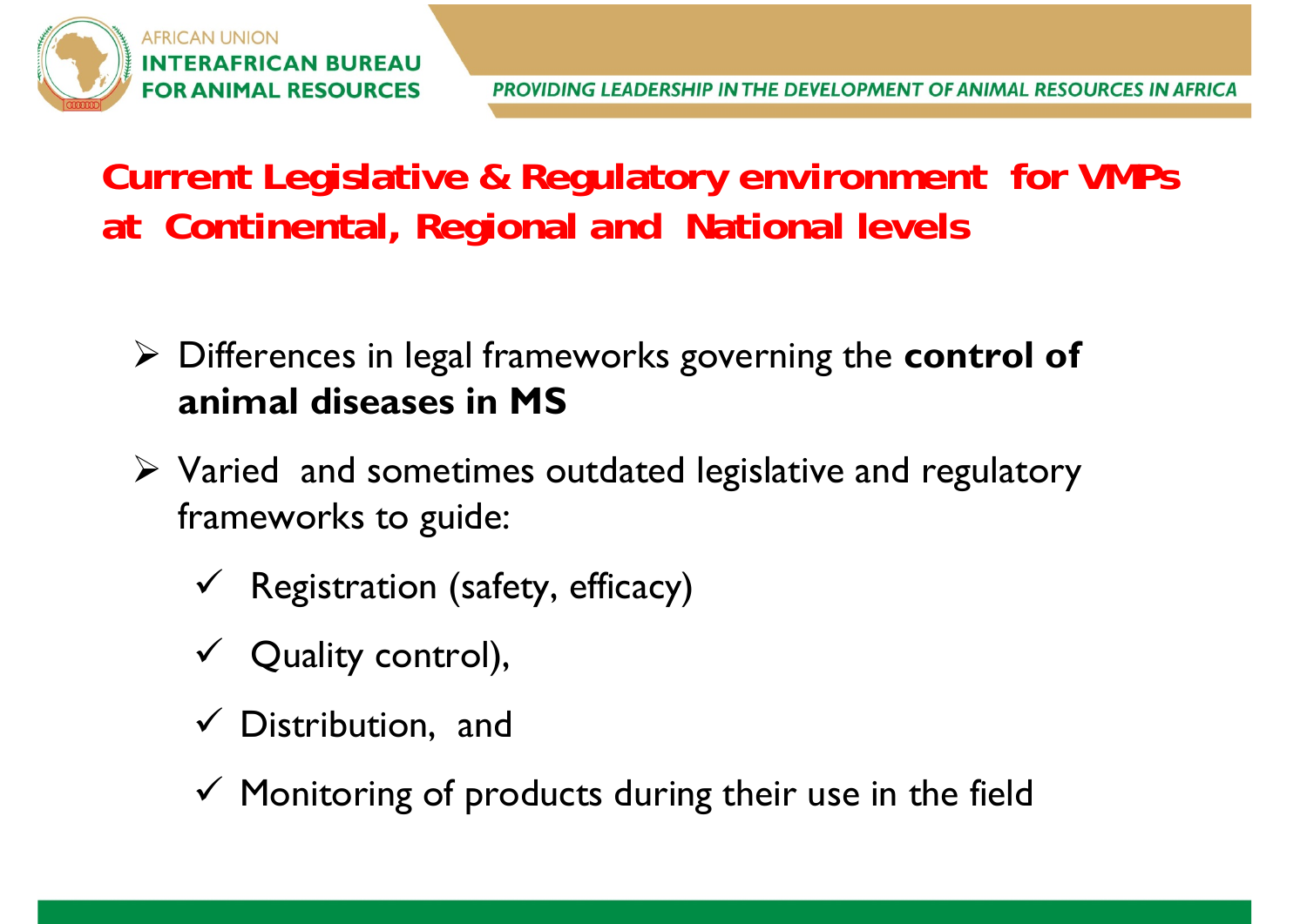#### **Regional approach towards effective regulatory environment for VMPs Advocacy**

- Replicate: West African Economic and Monetary Union (WAEMU) **model**
- Model of economic integration in Africa (multiple/single currency, a customs union and common **(COMESA)** Market
- Advantages of the regional centralized procedures (several)
	- $\qquad \qquad \blacksquare$  Free (controlled) movement of VMPs within the SADC countries
	- **Pooling of resources and expertise for a group of** countries in the management and evaluation of VMPs,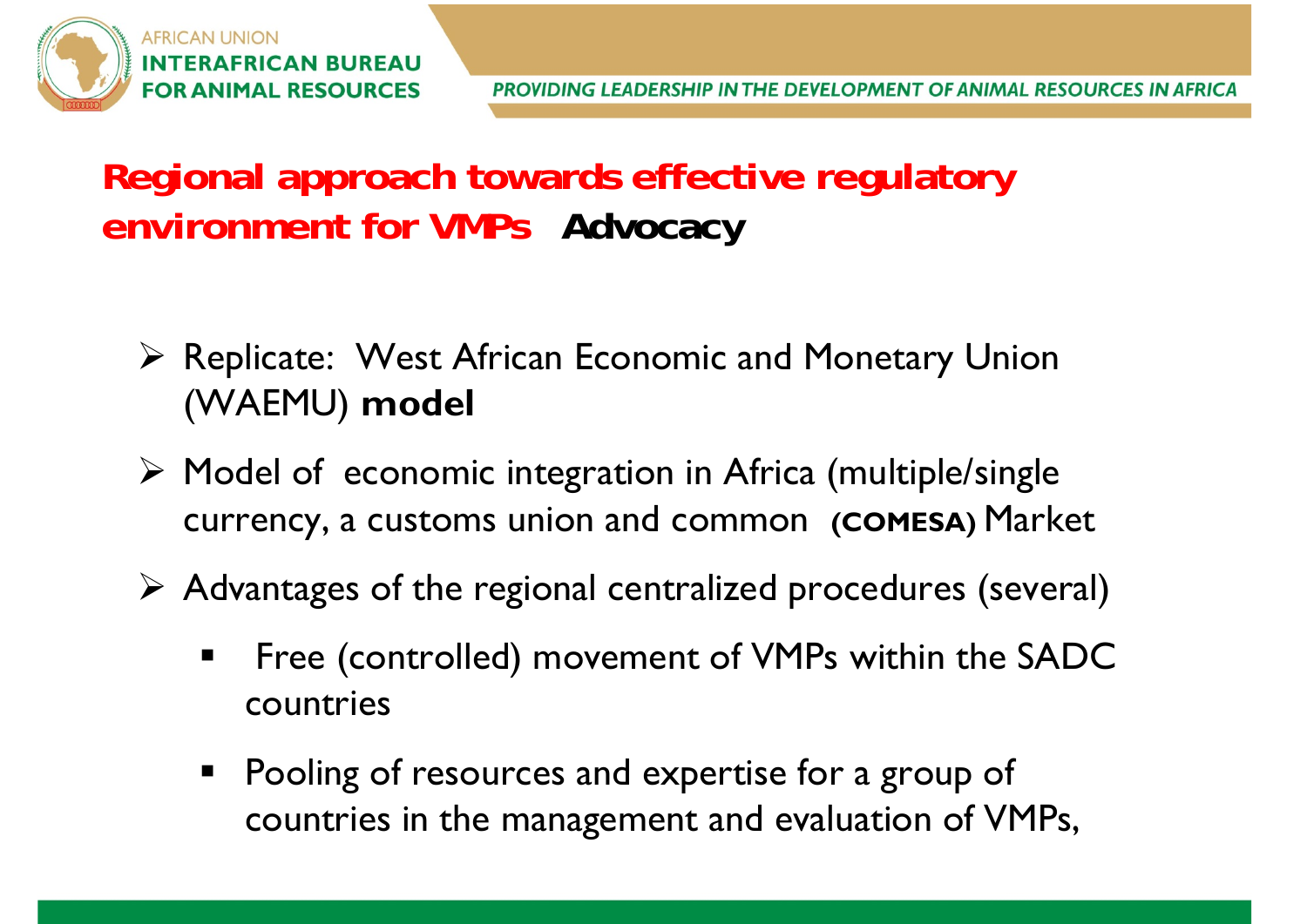#### **SADC, Which way forward?**

#### **Improving the National and Regional Institutional Governance for registration, distribution and quality control**

- ➤ Compliance with OIE International standards governing; legislations, use of VMPs and surveillance of antimicrobial agents
- $\blacktriangleright$ Effective and enforcement of legislations;
- ➤ Leverage resources through cooperation among countries to develop and enforce legislations;
- $\blacktriangleright$  Decentralized /Mutual Recognition protocols (set of criteria and guidelines) and where possible;
- Central marketing authorization recognised by all member countries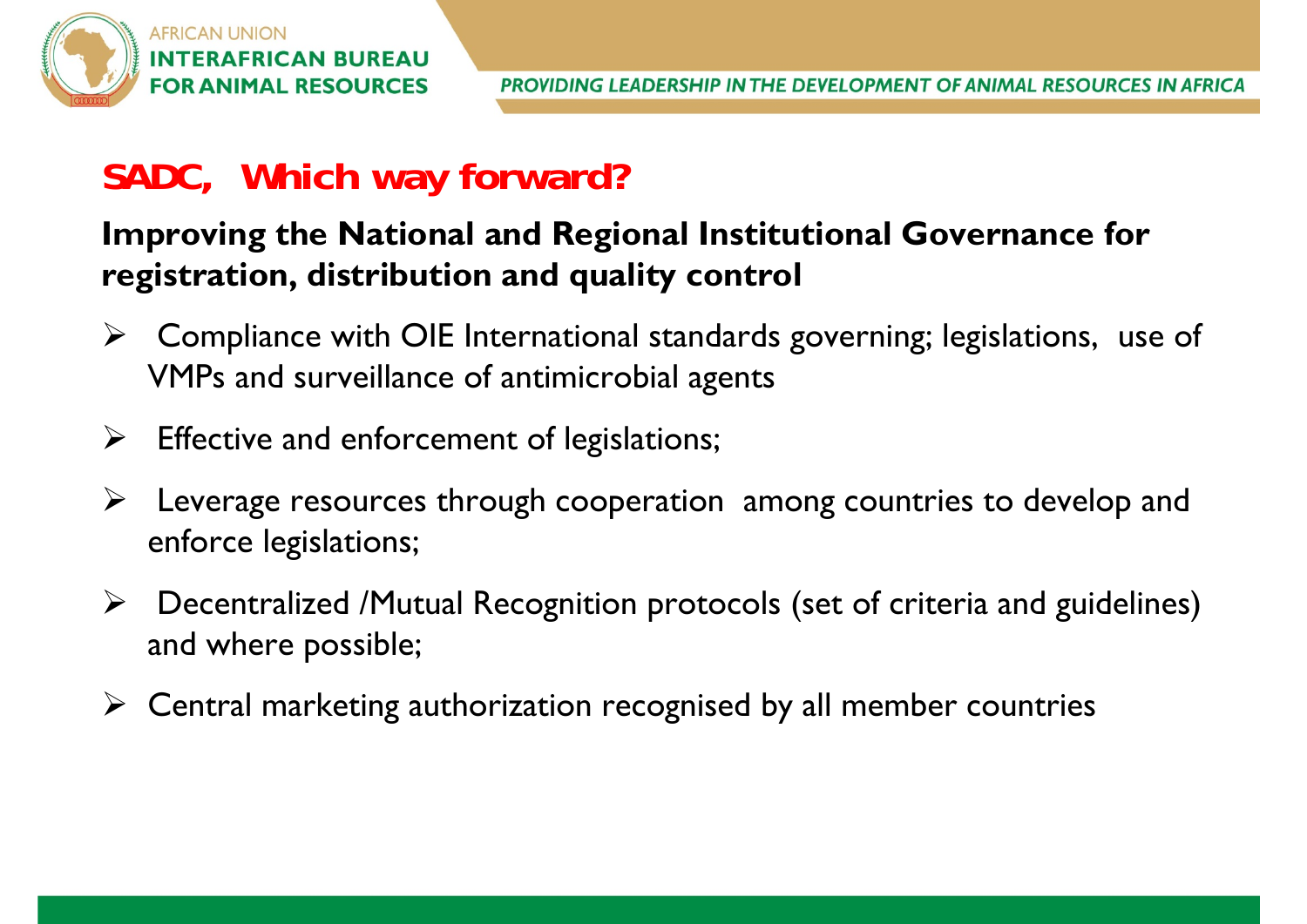#### **SADC, Which way forward?**

#### **Improving the National and Regional Institutional Governance for registration, distribution and quality control**

- $\triangleright$  Improve awareness and involvement of public about veterinary medicine regulation
- $\triangleright$  Capacity building on core competences with collaboration with the OIE collaborating centres on VMPs and continued capacity building for the National Focal points for Veterinary Products.
- $\sum_{i=1}^{n}$ Sharing of information on VMPs
- $\triangleright$  Prudent to have VMPs and human pharmaceuticals regulation under separate authorities;
- Replicate successful models to and from other **Regions** and **MS** in Africa.